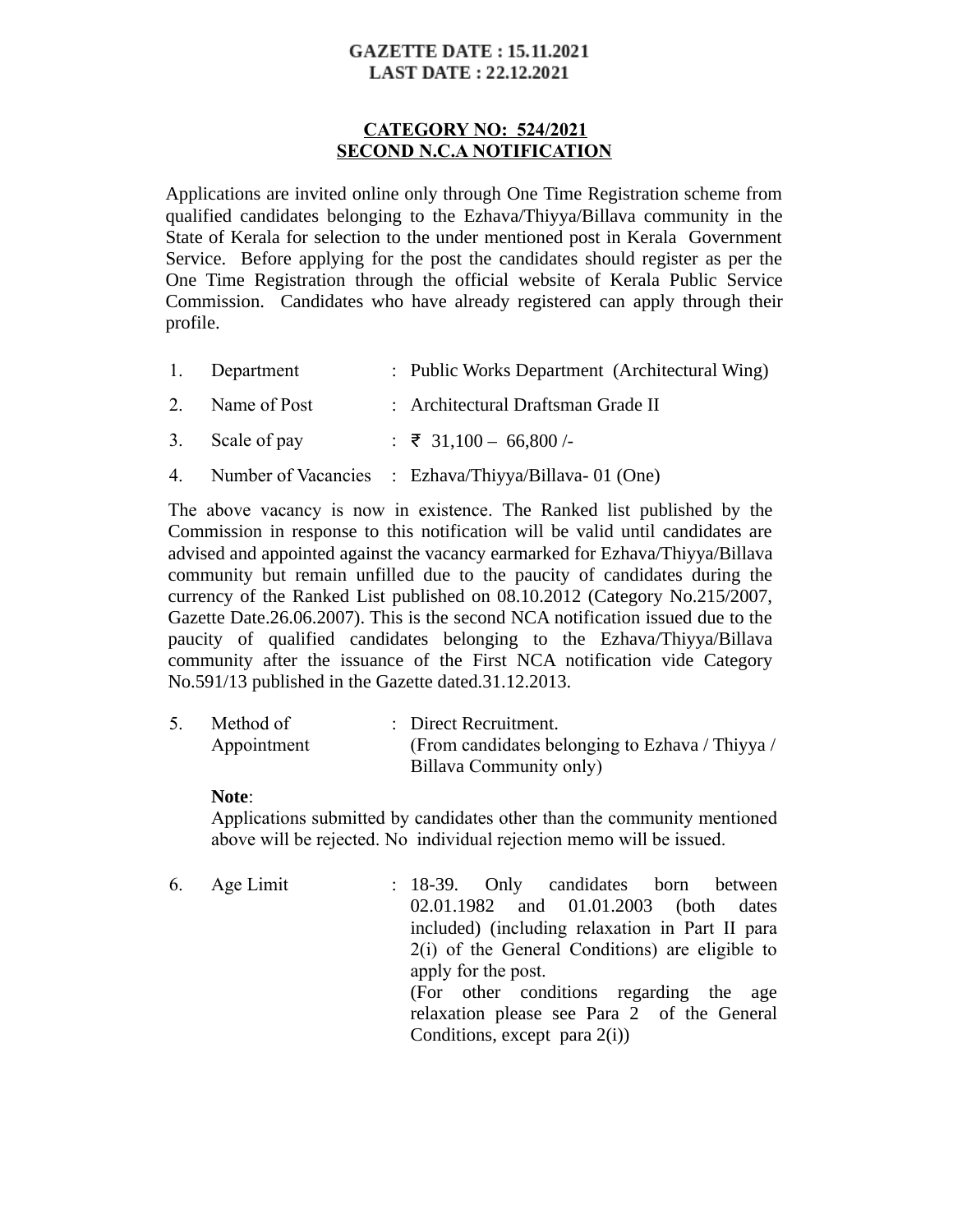Persons in the Kerala State Public Works Department (Architectural Wing) Subordinate Service and those in the Last Grade Service in the Public Works Department who possess necessary qualifications shall be exempted from the upper age limit prescribed. But in no case , the upper age shall exceed 50 (fifty) years.

### **7. Qualifications**

**1.** Certificate in Architectural Draftsmanship awarded by the Industrial Training Centres of the Government of Kerala. (Two year course with training)

OR

National Trade Certificate in Architectural Draftsmanship with training awarded by the National Council for Vocational Training (NCVT) New Delhi or its equivalent qualification.

- **2.** One year computer aided building drafting experience under a Registered Architect or any Registered Civil Engineering Firm.
- **3.** Proficiency in Computer drafting in Auto CAD level 1 & 2 or in any similar Architectural CAD software notified as equivalent by the Government of Kerala from time to time.

# **In the absence of the candidates possessing the qualifications mentioned above, the following qualifications will be considered.**

**A)** 1) Pass in S.M.T Institute's Overseer's Course (Two years course)

### OR

2) Group Certificate under K.G.T.E. or M.G.T.E.(Group certificate includes all the four groups viz., Building Drawing, Building Construction, Survey and Irrigation)

### OR

A pass in eight subjects under K.G.T.E. or M.G.T.E. Viz.,

i. Surveying and Leveling (Higher)

ii. Applied Mechanics (Higher)

iii. Building Materials and Construction (Higher)

iv. Hydraulics & Irrigation(Higher)

v. Building, Drawing & Estimating (Higher)

vi. Earthwork and Road Making (Higher)

vii. Geometrical Drawing (Lower)

viii. Mensuration (Lower)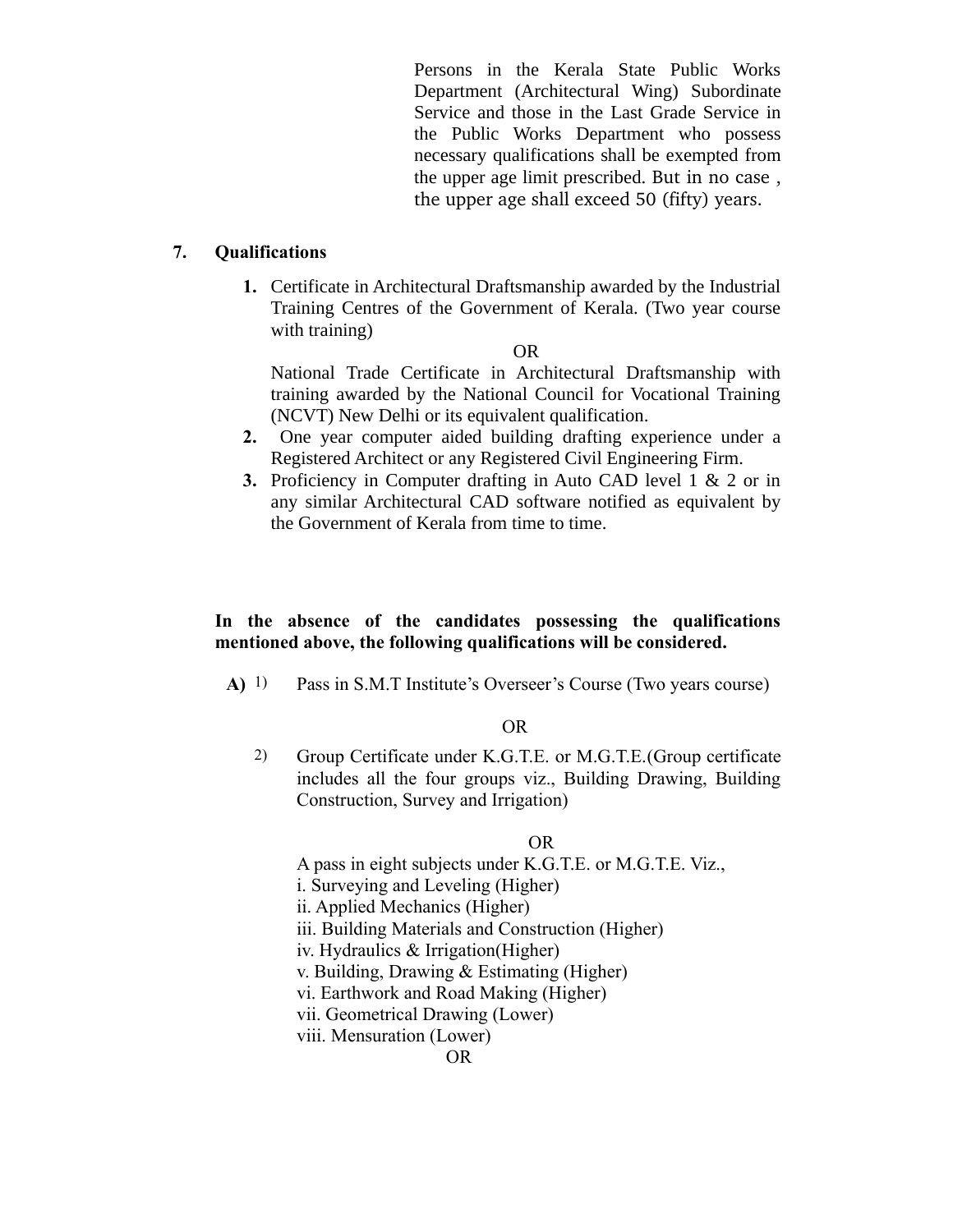3) Certificate Course of College of Engineering, Trivandrum (2 years course).

## OR

4) Diploma in Craftsmanship (Draftsman-Civil) obtained after undergoing a course for eighteen months (followed by practical training for a period of six months) at the Industrial Training Centres conducted by the Govt. of India (Ministry of Labour) at Trivandrum, Thrissur, Chalakudy, Kannur or elsewhere.

### OR

5) Pass in Overseer's Course conducted by Government.

# **B) Proficiency in drawing**

## **Note**:

Proficiency in the preparation of Architectural drawing shall be judged on the basis of a practical test in Architectural drafting and free hand drawing to be conducted at the time of selection.

Note:

- i) Rule 10 a (ii) of part II of KS&SSR is applicable.
- ii) Candidates who claim equivalent qualification instead of qualification mentioned in the notification shall produce the relevant Government Order to prove the equivalency at the time of verification, then only such qualification shall be treated as equivalent to the prescribed qualification concerned.
- iii) In the case of difference in original caste/ community claimed in the application and that entered in SSLC book, the candidate shall produce a Gazette notification in this regard, along with Non Creamy Layer Certificate at the time of certificate verification.
- iv) Candidates who claim experience qualification should obtain experience certificate in the format given in Annexure itself and enter details regarding experience (certificate number, date, name of post, period, issuing authority, name of institution etc) and upload scanned image of the same/ declaration (in the case of candidates who have possessed the required experience but have not obtained the experience certificate due to prevailing pandemic situation restrictions) in the profile to make submission of application possible. Candidates should produce the experience certificate as and when called for the same by the Commission.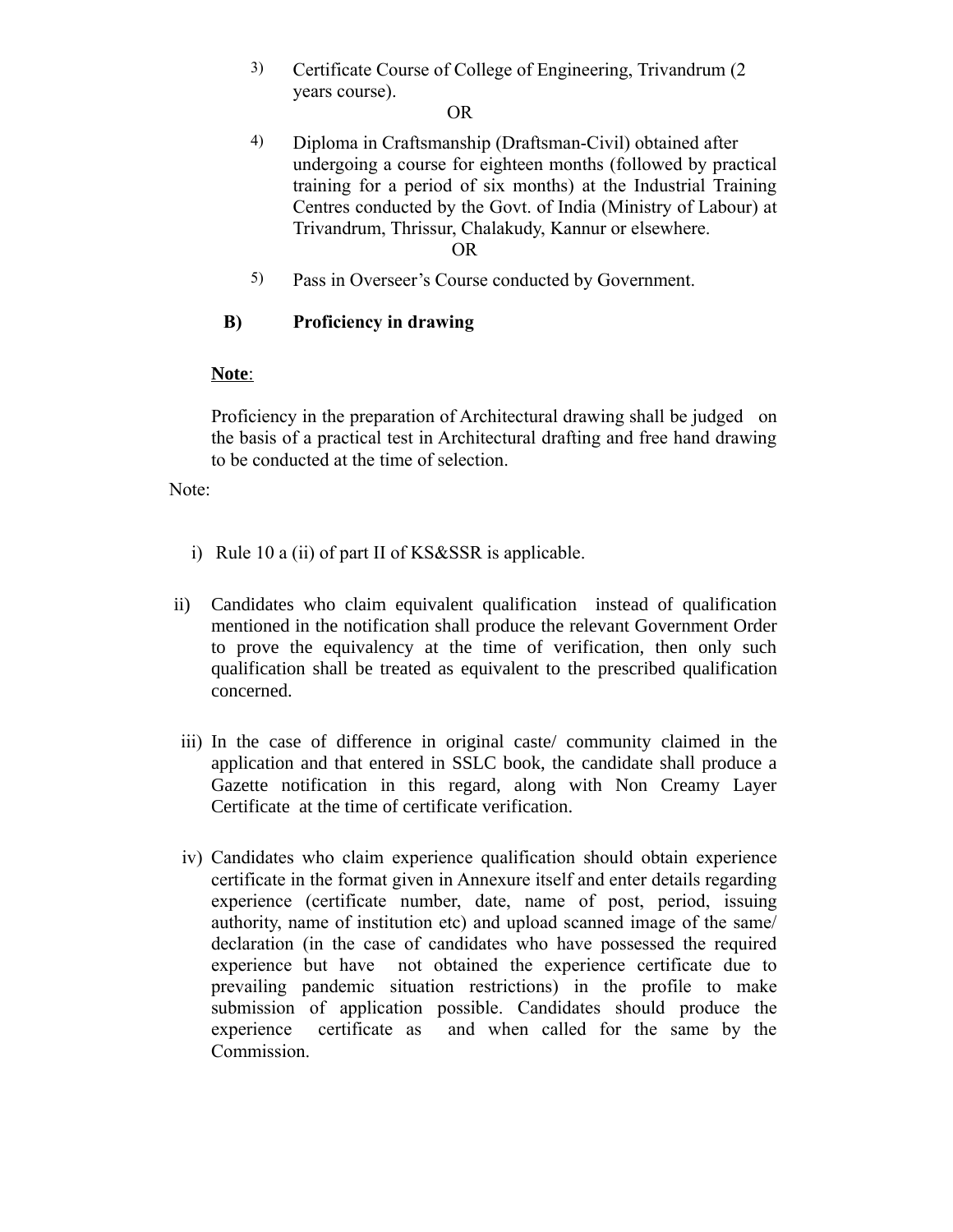## **DECLARATION OF THOSE WHO COULDN'T OBTAIN EXPERIENCE CERTIFICATE**

I Sri/Smt (here enter name and address) ....................................................................................................... certify that I have worked/have been working/is working in (here enter name of institution / company / corporation / Govt. Department/ Cooperative institution etc.) as …................ (here enter the name of post holding or held ie. Regular worker / Temporary worker/Paid/Apprentice/Trainee/Casual Labourer etc.) on Rs................per day/per mensem for a period of …...... ….......years..................months................days from.......to ….......................I will produce the prescribed experience certificate as and when called for by the Commission.

#### **Place : Date :**

**Signature of Candidate**

:

:

### **Annexure**

### **FORM OF EXPERIENCE CERTIFICATE**

Name of the Firm (Company/Corporation/Govt. Department / Co-operative Institutions etc.)

Register No.(C.O.A Registration or any other Registration Number and Date of Registration)

Authority Issued Registration :

### **CERTIFICATE OF EXPERIENCE**

| Issued |  | to (here enter Name and Address) |  |
|--------|--|----------------------------------|--|
|        |  |                                  |  |

This is to certify that the above mentioned person has worked / has been working in this Institution as……………………………......….(here enter the name of the post held or holding/ or the nature of assignment holding or held in the institution) and his/her nature of work includes Computer Aided Building Drafting on Rs………………………...per day / per mensum for the period of …........... years …….......... months ………….. days …….......... from …………… to ………………...

| Place: |               | Signature,                             |  |  |
|--------|---------------|----------------------------------------|--|--|
| Date:  |               | Name and Designation of the Issuing    |  |  |
|        | (Office Seal) | Authority with Name of the Institution |  |  |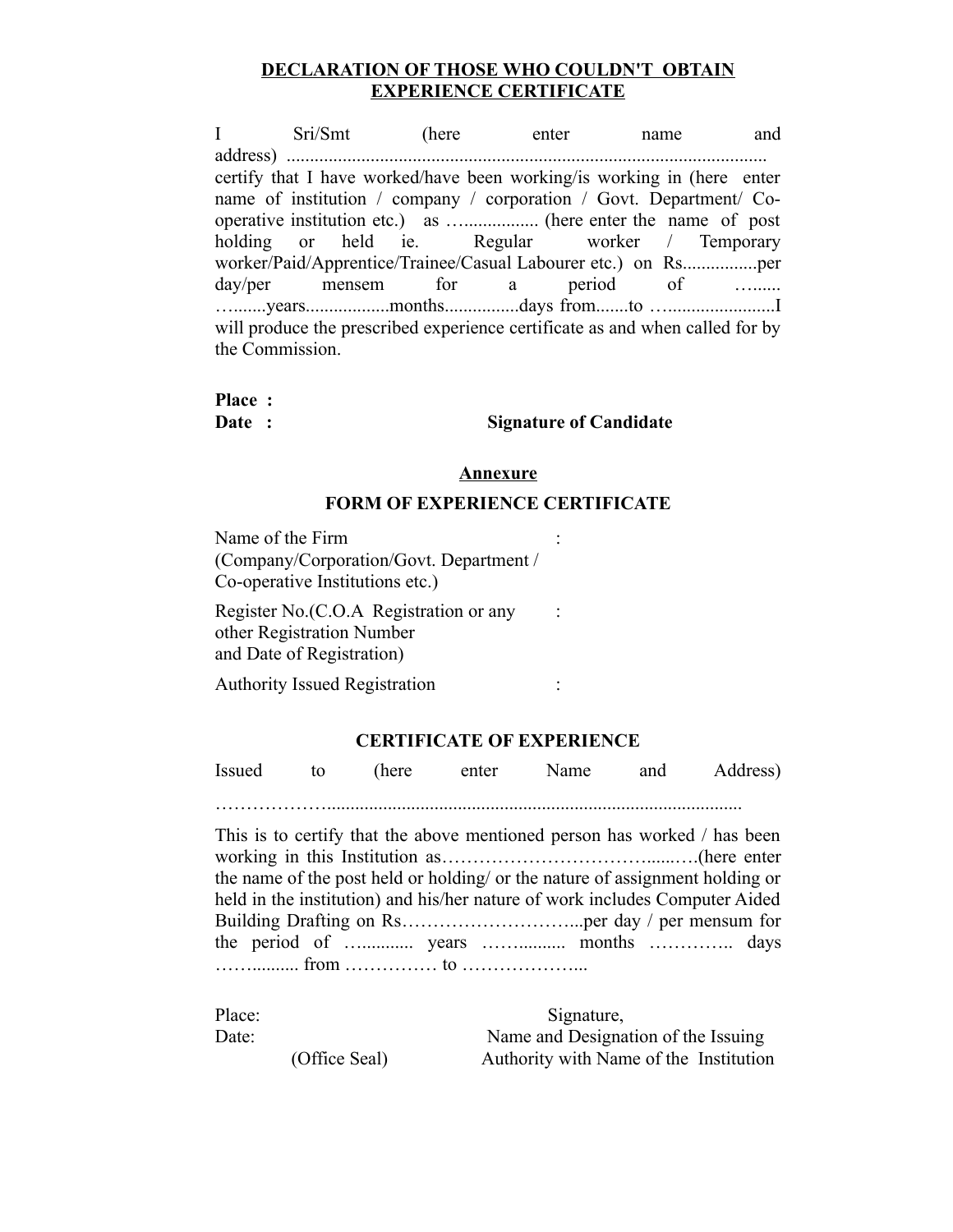### **CERTIFICATE**

Certified that Sri/Smt… ……………………… …….................. … mentioned in the above Experience Certificate has actually worked/is working as ……………………………………………….. (Specify the nature of employment) in the above Institution during the period mentioned therein as per the entry in the Register……………………………………………………(Mention the Name of the Register) maintained by the employer as per the provision of the ………………….…………………Act/Rules of the ……………...State/Central Act.

 Also Certified that I am the Authorised Officer to inspect the registers kept by the employer as per the provisions of the …............................ Act / Rules of the State / Central Government.

*Place: Date: Signature with date, Name of the Counter Signing Officer with Designation and Name of Office*

 *(Office Seal)*

### **8 Mode of Submitting applications:-**

(a) Candidates must register as per 'ONE TIME REGISTRATION' with the Official Website of Kerala Public Service Commission www.keralapsc.gov.in before applying for the post. Candidates who have registered can apply by log in on to their profile using their User-ID and password. Candidates must click on the **'Apply Now'** button of the respective posts in the Notification Link to apply for the post. The photograph uploaded should be one taken after 31.12.2011. Name of the candidate and the date of photograph taken should be printed legibly at the bottom portion. The photograph once uploaded meeting all requirements shall be valid for 10 years from the date of uploading. There is no change in other instructions regarding the uploading of photographs. No application fee is required. Candidates are responsible for the correctness of the personal information and secrecy of password. Before the final submission of the application on the profile candidates must ensure correctness of the information in their profile. They must quote the User-ID for further communication with the Commission. Application submitted is provisional and cannot be deleted or altered after submission. **Candidates are advised to keep a printout or soft copy of the online application for future reference. Candidates can take the print out of the application by clicking on the link `My applications' in their profile. All correspondence with the Commission, regarding the application**